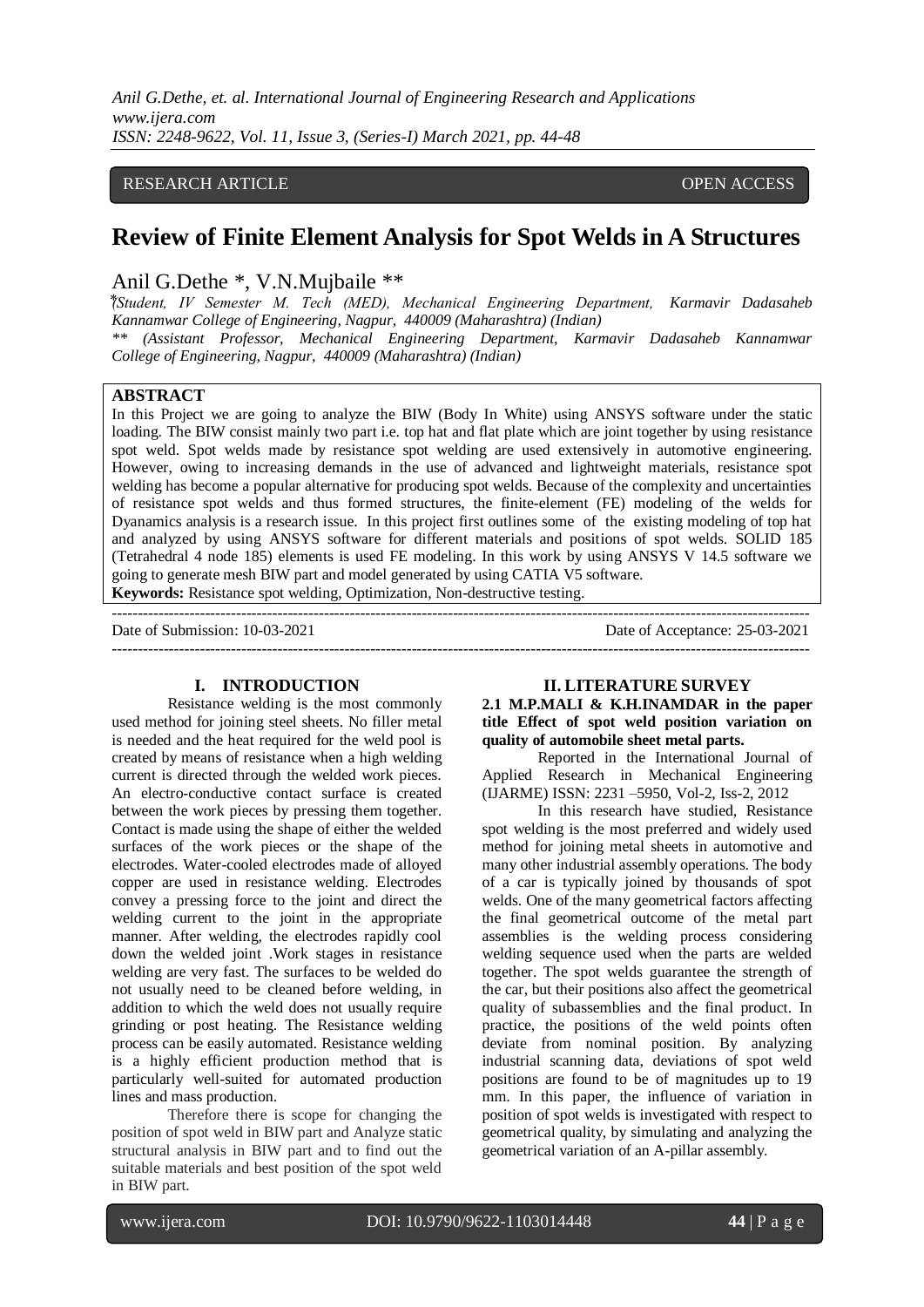#### **2.2 Rikard So¨derberg (2)\*, Kristina Wa¨rmefjord, Lars Lindkvist, Rolf Berlin , in the paper title The influence of spot weld position variation on geometrical quality.**

Reported in the journal Contents lists available at SciVerse Science Direct CIRP Annals - Manufacturing Technology 61(2012) 13-16 journal homepage: http://ees.elsevier.com/cirp/default.asp

In this research have studied , The body of a car is typically joined by thousands of spot welds. The spot welds guarantee the strength of the car, but their positions also affect the geometrical quality of subassemblies and the final product. In practice, the positions of the weld points often deviate from nominal position. By analyzing industrial scanning data, deviations of spot weld positions are found to be of magnitudes up to 19 mm. In this paper, the influence of variation in position of spot welds is investigated with respect to geometrical quality, by simulating and analyzing the geometrical variation of an A-pillar assembly.

#### **2.3 ShrutiNaik , Dr. M. Aruna Devi , Dr. C.P.S. Prakash, "a review on optimization of resistance spot welding of aluminum components used in automotive industry.**

Reported in the journal International Journal of Innovative Research in Advanced Engineering (IJIRAE) ISSN: 2349-2163 Issue 04, Volume 4 (April 2017)

Resistance Spot welding (RSW) is one of the common welding processes used for sheet joining especially in the automobile and aerospace industry. It is used in a wide range of industries but notably for the assembly of sheet steel vehicle bodies. This is a type of resistance welding where the spot welds are made at regular intervals on overlapping sheets of metal. Spot welding is primarily used for joining parts that are normally up to 3 mm in thickness. The joint quality can be defined in terms of properties such as weld-bead geometry, mechanical properties and distortion.The objective of the research is to determine the optimum combination of parameters responsible for better quality of joints. The complicated behavior of the process must be analyzed to set the optimum parameters to get the optimum weld quality. The paper also presents the FEA simulation of the RSW process.

**2.4 K. D. Hardikar, D.J.Nidgalkar, Dr. K.H. Inamdar in the paper title "Techniques to ensure minimum distortion of an assembly of metal parts induced due to the process of welding used for an assembly" .**

Reported in the journal International Journal of Scientific & Engineering Research Volume 3, Issue 2, February-2012 1 ISSN 2229-5518

— In manufacturing industry there are hundreds of metal parts that ar e joined together by w elding process daily. Even a single typical automotive body has about 4000-5000 w eld spots in it w hich joins about 200 sheet metal parts together. During the joining process many factors affect the final geometrical quality. One of the many geometrical factors affecting the final geometrical outcome of the metal part assemblies is the w elding process considering w elding sequence used w hen the parts are w elded together. It is of course desirable to choose w elding parameters as w ell as w elding sequence that minimizes distortion i.e. both variation and deviation in critical dimensions of the final assembly. Reducing dimensional variation is of critical importance to improve the final product quality. In this pa per takes an overview of various techniques used to achieve minimum distortion w hile the metal parts are being assembled. Form the various techniques discussed, the technique w hich yields the minimum distortion is the technique for optimization of w elding process and leads t owards the quality manufacturing.

**2.5** Jaime A. Camelio and S. Jack Hu**, In the paper title** Impact of Fixture Design on Sheet Metal Assembly Variation **.** 

Reported in the journal Journal of Manufacturing Systems Vol. 23/No. 3 2004

 In that research paper have studie a new fixture design methodology for sheet metal assembly processes. It focuses on the impact of fixture position on the dimensional quality of sheet metal parts after assembly by considering the effect of part variation, tooling variation and assembly springback. An optimization algorithm combines finite element analysis and nonlinear programming methods to determine the optimal fixture position such that assembly variation is minimized. The optimized fixture layout enables significant reduction in assembly variation due to part and tooling variation. A case study is presented to illustrate the optimization procedure.

## **III. SPOT WELDING - A JOINING PROCESS**

Spot welding is one form of resistance welding, which is a method of welding two or more metal sheets together without using any filler material by applying pressure and heat to the area to be welded. Spot welding is used in a wide range of industries but notably for the assembly of sheet steel vehicle bodies. This is a type of resistance welding where the spot welds are made at regular intervals on overlapping sheets of metal.

It is primarily used for joining parts that are normally up to 3 mm in thickness. The strength of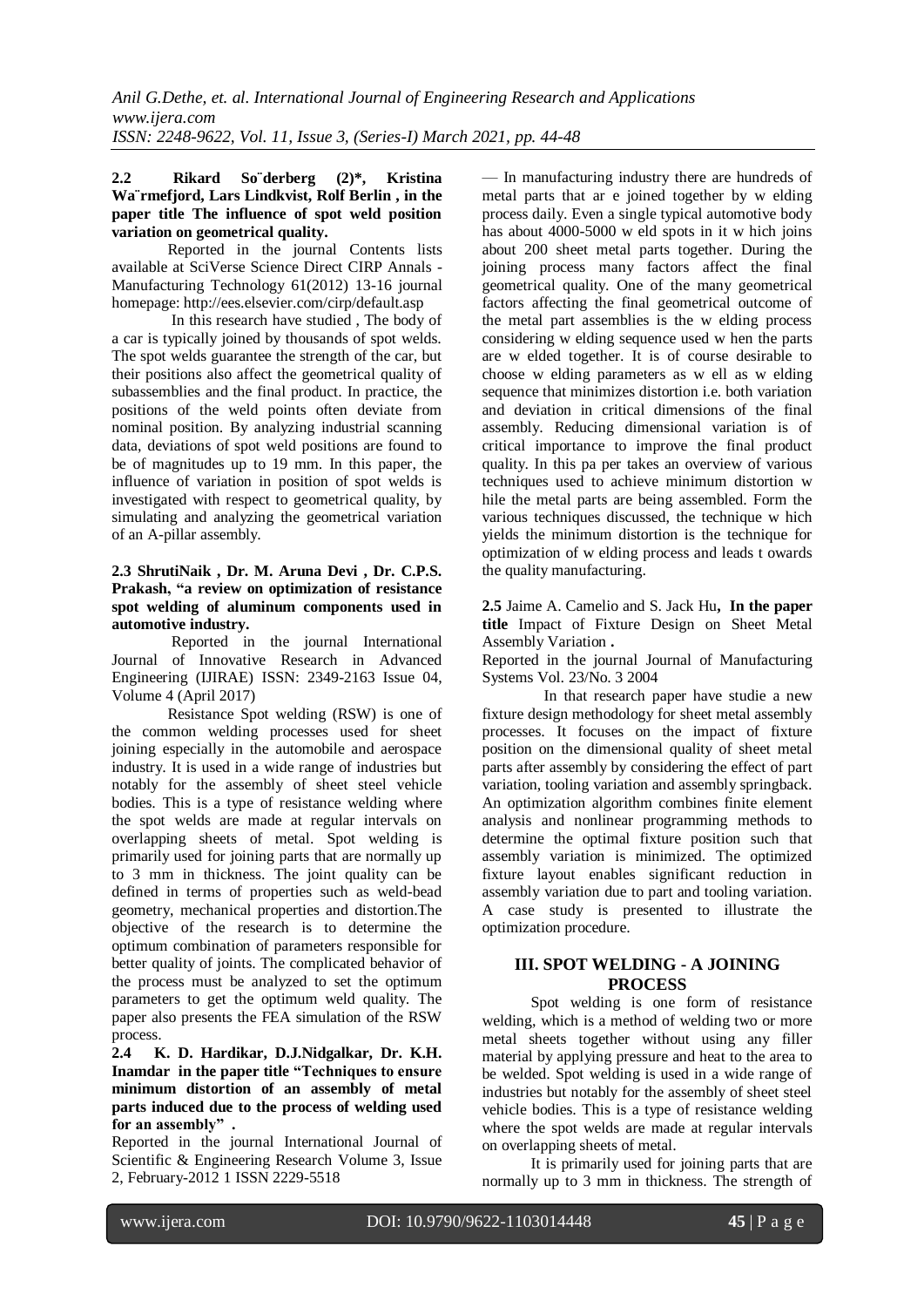the joint depends on the number and size of the welds. Spot-weld diameters range from 3 mm to 12.5 mm. A current is then passed between the electrodes, sufficient heat being generated at the interface by resistance to the flow of the current that melting occurs, a weld nugget is formed and an autogenous fusion weld is made between the plates. The heat generated depends upon the current, the time the current is passed and the resistance at the interface. The resistance is a function of the resistivity and surface condition of the parent material, the size, shape and material of the electrodes and the pressure applied by the electrodes.



In spot welding, two sharp copper alloy electrodes are used to cluster the welding current to a petite 'spot' as well as fasten the work pieces simultaneously. Inflicting a sizeable current via the two metal pieces eventually melt them a bit for welding. The best part of this procedure is that it occurs very quickly, in just 10 milliseconds and that too to a specific small spot to which the heat generated is not too much to result in warping.



Spot welding involves three stages; the first of which involves the electrodes being brought to the surface of the metal and applying a slight amount of pressure. The current from the electrodes is then applied briefly after which the current is removed but the electrodes remain in place for the material to cool. Weld times range from 0.01 sec to 0.63 sec depending on the thickness of the metal, the electrode force and the diameter of the electrodes themselves.

#### **IV. PROCESS OPTIMIZATION**

Optimization is the discipline of adjusting a process so as to optimize some specified set of parameters without violating some constraint. The most common goals are minimizing cost and maximizing throughput and/or efficiency. This is one of the major quantitative tools used in industry

for decision making. When optimizing a process, the goal is to maximize one or more of the process specifications, while keeping all others within their constraints. This can be done by using a process mining tool, discovering the critical activities and bottlenecks, and acting only on them. The spot welding process tends to harden the material, causing it to warp. This reduces the material's fatigue strength, and may stretch the material. The physical effects of spot welding include internal cracking, surface cracks and a bad appearance. The chemical properties affected include the metal's internal resistance and its corrosive properties. Optimization of RSW process parameters have traditionally been performed through empirical experimental testing in laboratory environments. Such physical testing is accurate and reliable but it also has its downsides. Physical testing always involves material supply, welding equipment and operator skills, all of which are costly and critical for the results. In many fields of research, numerical modeling has been used partly or fully as a replacement for experimental testing. Numerical models can be used as an effective tool in virtual process planning. The complicated behavior of the process must be analyzed to set the optimum values of parameters to get the optimum weld quality.

#### **V. STUDY OF PARAMETERS**

There are three main parameters which control thequality of resistance spot welding:

**A. EFFECT OF WELDING CURRENT:** Current controls the heat which generated accordingto the equation  $Q = I2Rt$ . this shows that the current has more influence on the amount of heat generated. Tensile shear strength increases rapidly with increasing current density. Excessive current density will cause molten metal expulsion (resulting in internal voids), weld cracking, and lower mechanical strength properties.

Typical variations in shear strength of spot welds as a function of current magnitude are shown in Figure 2. In the case of spot welding excessive current will overheat the base metal and result in deep indentations in the parts and, it will cause overheating and rapid deterioration of the electrodes.

#### **B. EFFECT OF WELD TIME:**

The rate of heat generation must be such that weldswith adequate strength will be produced without excessiveelectrode heating and rapid deterioration. The total heat developed is proportional to weld time. During a spot welding operation, some minimum time is required to reach melting temperature at some suitable current density,assuming all other conditions remain constant. To a certain extent, weld time and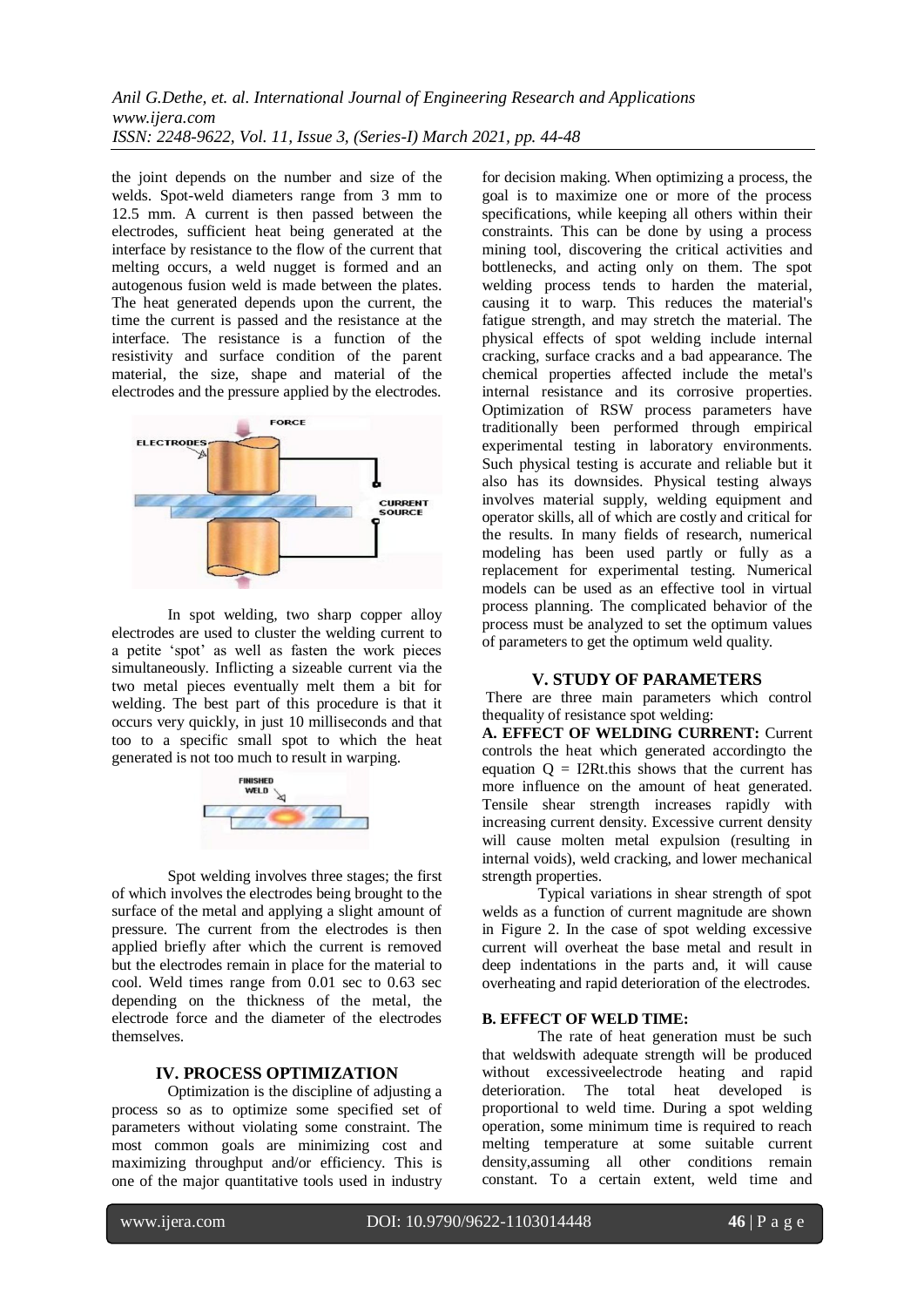amperage may be complementary. The total heat may be changed by adjusting either the amperage or the weld time. Heat transfer is a function of time and the development of the proper nugget size requires a minimum length of time, regardless of amperage.

**C. EFFECT OF WELDING PRESSURE** Welding pressure is produced by the force exerted on the joint by the electrodes. Electrode force is considered to be the net dynamic force of the electrodes upon the work, and it is the resultant pressure produced by this force that affects the contact resistance. As the pressure increases, the contact resistance and the heat generated at the interface will decrease. To increase the heat to the previous level, amperage or weld time must be increased to compensate for the reduced resistance. Contact resistance will be high. As the pressure increases, the high spots are depressed and actual metal-to-metal contact area increases, thus decreasing the contact resistance.

# **VI. SPOT WELDING JOINTS- QUALITY ASSURANCE**

### **NDT OF SPOT WELDS**

Nondestructive testing (NDT) is the process of inspecting, testing, or evaluating materials, components or assemblies for discontinuities, or differences in characteristics without destroying the serviceability of the part or system. In other words, when the inspection or test is completed the part can still be used.Today modern nondestructive tests are used in manufacturing, fabrication and in-service inspections to ensure product integrity and reliability, to control manufacturing processes, lower production costs and to maintain a uniform quality level. Most NDT methods that are used for ordinary fusion welds can be used on spot-welds. The most common NDT-methods are visual inspection (VT), penetrant testing (PT), eddy current testing (ET), ultrasonic testing (UT), magnetic particle testing (MT) and X-ray testing (RT).

#### **DEFECTS IN SPOT WELDS:**

All discontinuities in spot-weld could be divided in two groups.

1) Non-Surface breaking discontinuities

2) Surface breaking discontinuities

Some of the NDT methods can only detect discontinuities in one of the two groups and some methods can detect discontinuities in both groups. The discontinuities that exist in spot welds are:

- 1. Weld with no or minimal fusion
- 2. Cold or stuck weld
- 3. Weld nugget size
- 4. Weld expulsion and indentation
- 5. Weld cracks

Spot welds can fail completely in two distinct modes namely nugget pull out failure and interfacial failure. Nugget pull out failure is caused by plastic collapse and interfacial failure is governed by crack. Failure of a spot weld occurs when at least the fracture criterion for one of the mechanisms is satisfied first.

## **VI. CONCLUSION**

In the review, it was observed that the common input parameters affecting the strength of multiple spot-welded joints are spot welding pressure, current and weld time. The spot welds withstand much better shearing forces than normal forces. Also the spot weld can rupture in two modes. Nugget pullout failure which occurs in stronger joints and interfacial failure occurs in weaker joints. The survey clearly manifests that Aluminum material is much preferred for spot welding in automotive industries because of its higher thermal and electrical conductivity and a good tensile strength. Due to these properties, spot welding of aluminum requires much higher tip forces and higher welding current but takes one-third the weld time of steel.

#### **REFERENCES**

- [1]. G. So derberg, Kristina Warmefjord, Lars Lindkvist, Rolf Berlin, "The influence of spot weld position variation on geometrical quality," CIRP Annals. Manufacturing Technology, vol. 61, 2012, pp. 13–16.
- [2]. AhmetH.Ertas, FazılO.Sonmez, "Design optimization of spot-welded plates for maximum fatigue life," Finite Elements in Analysis and Design, vol. 47, 2011, pp.413– 423.
- [3]. Min Hu a, Zhongqin Lin a, Xinmin Lai a, Jun Ni, "Simulation and analysis of assembly processes considering," International Journal of Machine Tools & Manufacture, vol. 41, 2001, pp. 2233–2243.
- [4]. Kristina War0mefjord, Rikard Soderberg and Lars Lindkvist, "Variation Simulation of Spot Welding Sequence for Sheet Metal Assemblies," Nord Design 2010.
- [5]. Stijn Donders, Marc Brughmans, Luc Hermans, Nick Tzannetakis, "The Effect of Spot Weld Failure on Dynamic Vehicle Performance," 2001.
- [6]. Dariusz Ceglarek, Jianjun Shi, "Dimmensional Variation Reduction for Automotive Body Assembly," Manufacturing Review, vol. 8, june 1995, pp. 2.
- [7]. Jaime A. Camelio and S. Jack Hu Dariusz Ceglarek, "Impact of Fixture Design on Sheet Metal Assembly Variation," journal of Manufacturing Systems, Vol. 23/No. 3, 2004.